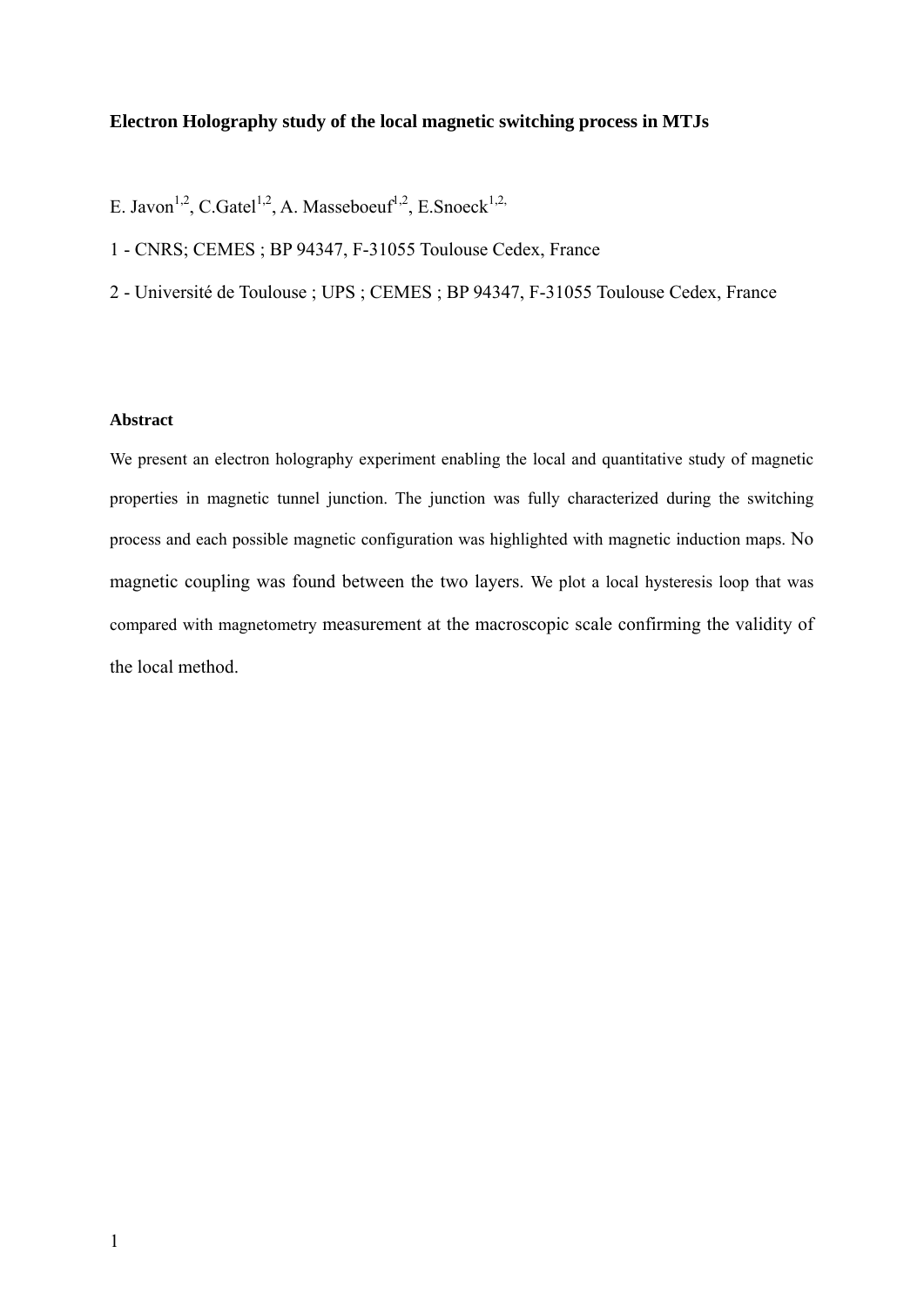### **Introduction**

Different techniques may be used for the local study of magnetic properties in nanosystems like spin polarised scanning tunnelling microscopy, magnetic force microscopy or Lorentz microscopy. Electron holography (EH) allows a unique combination of the high spatial resolution of transmission electron microscopy (TEM) with the capability to quantitatively analyse local magnetic configurations [1, 2]. These EH capacities are particularly useful to record local magnetic map during switching processes and to plot the corresponding local hysteresis loop.

We used EH to investigate the magnetic configurations of an epitaxial Au/Co/Fe/MgO/FeV/MgO(001) magnetic tunnel junction (MTJ) grown by molecular beam epitaxy. This MTJ exhibits a giant tunnel magneto-resistance (TMR) of about 200% at RT [3]. The TMR properties appear when the magnetic configuration of the two FeV and Fe/Co magnetic layers switches from parallel to antiparallel arrangement. The aim of this article is to locally map the magnetic configurations of the MTJ during the magnetization reversal and to reconstruct the hysteresis loop from quantitative information obtained by EH.

# **Experiments**

The study has been performed using a FEI Tecnai F-20 microscope (200 kV) equipped with a field emission gun and a Cs corrector. Holograms were acquired with the specimen in a field free region in the TEM column by turning off the main objective lens and using the first transfer lens of the Cs corrector like an objective lens [4]. Thin samples were prepared in cross-sectional geometry using the usual mechanical polishing then precision ion polishing method.

The in-situ magnetization was done by switching on the main objective lens with a slight excitation current in order to create a magnetic field of  $\mu_0$ H= 0.33 T along the optic axis of the microscope without distorting the resulting image. The sample was then progressively tilted in order to apply a controlled in plane magnetic field parallel to the layers. The axial component of the applied field has no influence on the reversal process because of the shape anisotropy of the sample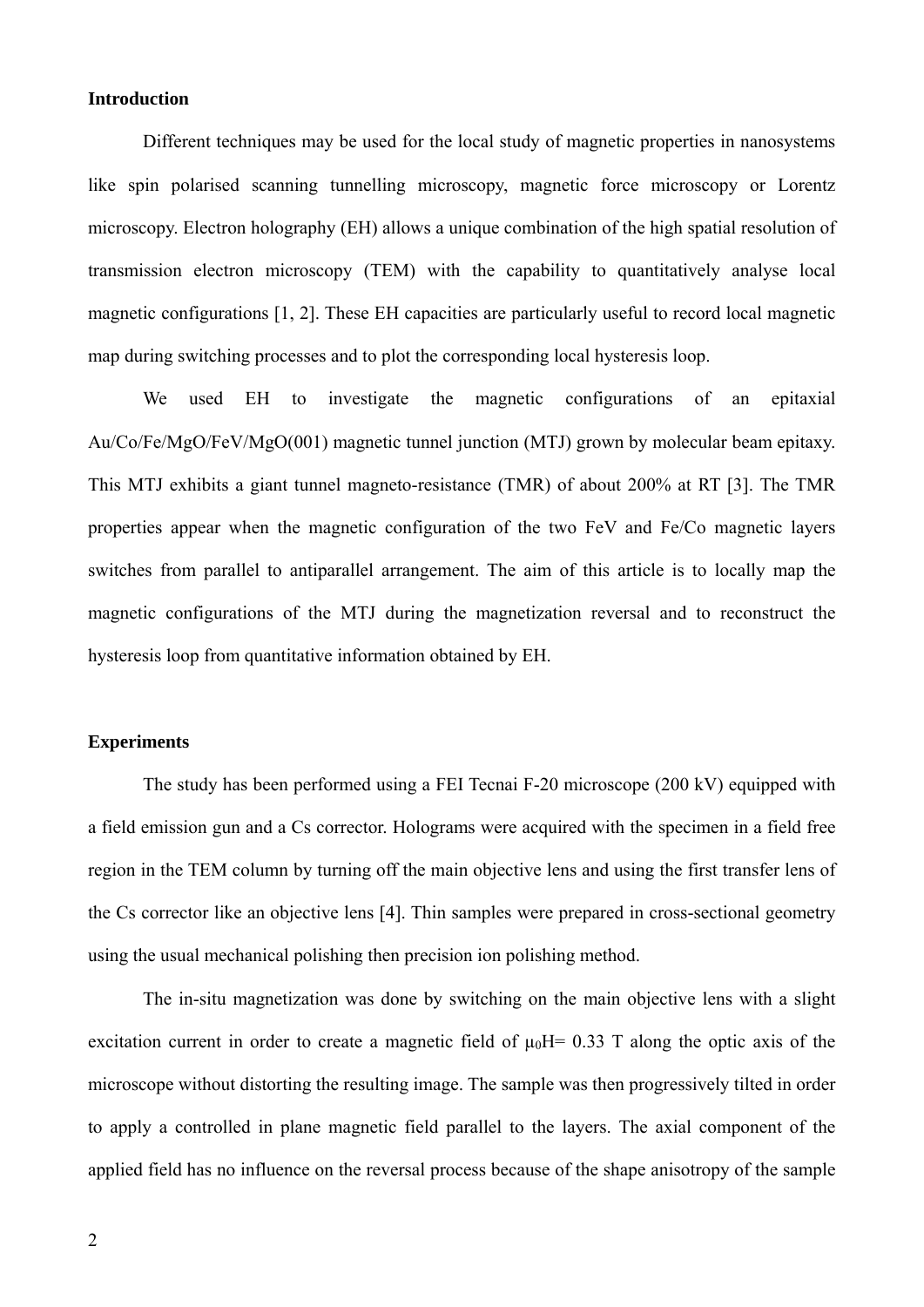and therefore can be neglected in our experiment. The coercive fields of the [Fe/Co] hard and FeV soft ferromagnetic layers are 18 mT and 2 mT respectively. Tilting from -13° to 13° corresponds to the application of an in plane magnetic field between  $\pm 45$  mT on the sample, which is thus sufficient to achieve the magnetic reversal processes of the whole MTJ and the investigation of the whole hysteresis loop. Electron holograms were then recorded with a varying in-plane magnetic field.

EH is an interferometric technique which gives access to the phase shift of an electron wave that has interacted with magnetic and electrostatic potentials. This phase shift is directly related to the electro-magnetic fields in the sample as described by the Aharonov-Bohm effect:  $\Delta \Phi = C_E \int V(x, z) dz - \frac{e}{\hbar} \int \int B_y(x, z) dx dz$  [1]. In that one dimensional expression, "x" is lying perpendicular to the electron beam (in our experiment "x" is in the plane of the sample perpendicular to the Co/Fe/MgO/FeV interfaces), and "z" is parallel to the electron beam.  $C_E$  is an electron energy related constant and V is the electrostatic potential produced by the sample. " $B_y$ " is the magnetic induction component perpendicular to both "x" and "z". The electrostatic contribution to the phase shift is directly proportional to the mean inner potential (MIP) of the sample and to its thickness if the MIP is constant along the electron wave path (as in our case). In order to isolate the magnetic component of the phase shift we acquired two holograms obtained with magnetization saturated in two opposite directions. We then have extracted a reference MIP phase image from holograms recorded at +13° and -13° which was then used to extract the magnetic contribution for each tilt angle :  $\phi_{mag}(\theta) = \iint B_y(\theta) dxdz = -\frac{\hbar}{a}(\Delta \Phi(\theta) - MIP_{ref})$ 

#### **Results and discussion**

Two examples of the phase images corresponding to the magnetic contribution to the phase shift are displayed in Figure 1 (a). The map of the magnetic induction components  $(B_x \text{ and } B_y)$  in the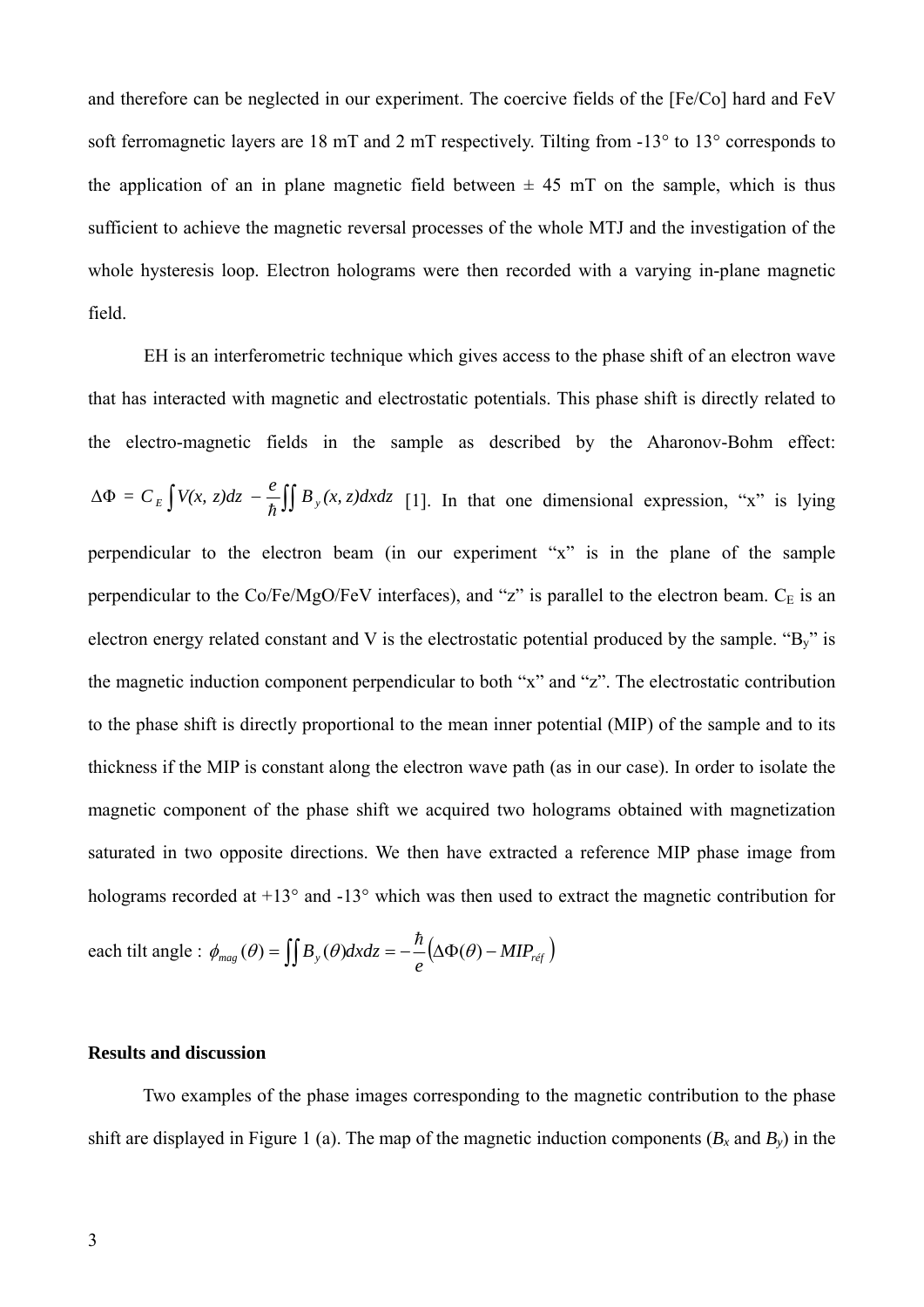two layers can be obtained calculating the derivatives:  $\frac{\partial (\phi_{mag})}{\partial x} = B_y$ .t  $rac{\partial(\phi_{mag})}{\partial x} = B_y$ , t and  $rac{\partial(\phi_{mag})}{\partial y} = B_x$ .  $\frac{\partial(\phi_{mag})}{\partial x} = B_x$ .t (t being

the sample thickness) and are reported in Figure 1 (b) and (c). They indicate that the magnetic induction is only running parallel to the layers  $(B_x = 0)$  and that for  $+9^{\circ}$  tilt the magnetizations in the two Fe/Co and FeV layers are parallel while, for -1° tilt, there are antiparallel. We thus can get the magnetic configuration change of the MTJ for each step of the switching process.

In order to obtain quantitative results we have calculated the values of relative magnetization for each magnetic configuration. The same area has been selected in each "*By*" map and the values of all pixels of the " $B_y$ " components have been summed to get:  $I = \sum_{\text{pixels}} B_y t$ *By* . This sum is related to

the magnetic induction along "*y*" and to the sample thickness. We then can use the MIP profile to get the shape of the sample thickness. It indicates an expected wedge shape of the sample along "*x*" with a linear slope of 0.95. The total intensity "I" does not give information about the real magnetization but enable us to compare the global magnetization of the junction for all the steps during the switching process. The evolution of "I" as a function of the tilt (i.e. the applied field) has been superimposed on the same plot than the hysteresis loop measured on the macroscopic sample by VSM (vibrating sample magnetometer). These two plots are reported in Figure 2. Experimental points from EH measurements match fairly well the VSM hysteresis loop. The coercive fields of the soft (FeV) and hard (Fe/Co) layers measured by EH agree with the ones measured by VSM. No dipolar coupling between the layers that could occur due to the thin sample preparation for TEM and EH studies are evidenced. Furthermore, the local configuration at -1° tilt (i.e. 3.5 mT) shows the appearance of dark contrast within the FeV layer corresponding to zero magnetisation (antiparallel configuration within the layer along the optical axis) or a magnetization oriented parallel to the optic axis after the switching started. It corresponds to the reversal of magnetic domain leading to the full reversal of the soft magnetic layer.

# **Conclusion**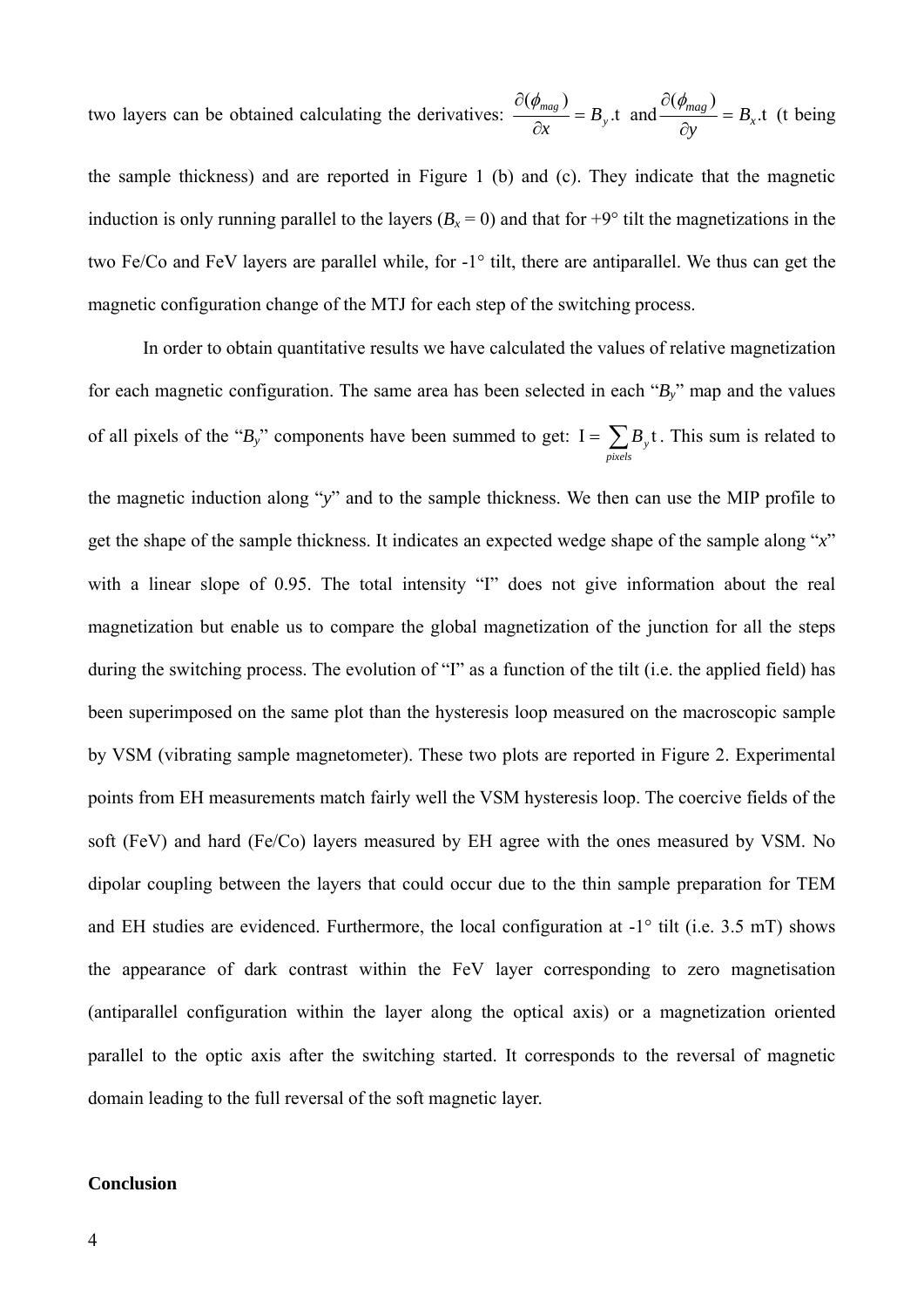The agreement between measurements extracted from holography study and VSM shows that electron holography is a powerful tool to investigate the magnetic configurations of magnetic nanomaterials and nanosystems like MTJs. Hysteresis loop along any directions can be reconstructed from a series of maps and give quantitative values on the magnetic properties as coercive field. The main advantage of the technique is to couple the measurement and the image showing the magnetic configuration. This technique brings local information which can not be deduced from a simple hysteresis loop.

## **Acknowledgement**

The authors acknowledge financial support from the European Union under the Framework 6 program under a contract for an Integrated Infrastructure Initiative. Reference 026019 ESTEEM and from the French ANR program "Spinchat" N°: BLAN07-1 188976. F. Bonell and S. Andrieu are acknowledged for providing the MTJ samples.

### **References**

[1]: R.E.Dunin-Borkowski, M.R.McCartney, D.J.Smith, Electron Holography of Nanostructured Materials, Encyclopedia of nanoscience and nanotechnology, **10**, 1-59, 2003.

[2]: M.Heumann,T.Uhlig and J.Zweck, True Single Domain and Configuration-Assisted of Submicron Permalloy Dots observed by Electron Holography, Phys. Rev. Lett **94**, 077202, 2005. [3]: F.Bonell, S.Andrieu and al., MgO Epitaxial Magnetic Tunnel Jonctions using FeV electrodes, Proceeding IMM, 2009.

[4]: E. Snoeck, P Hartel, H Müller, M Haider and P C Tiemeijer, Proceeding IMC Sapporo (2006)